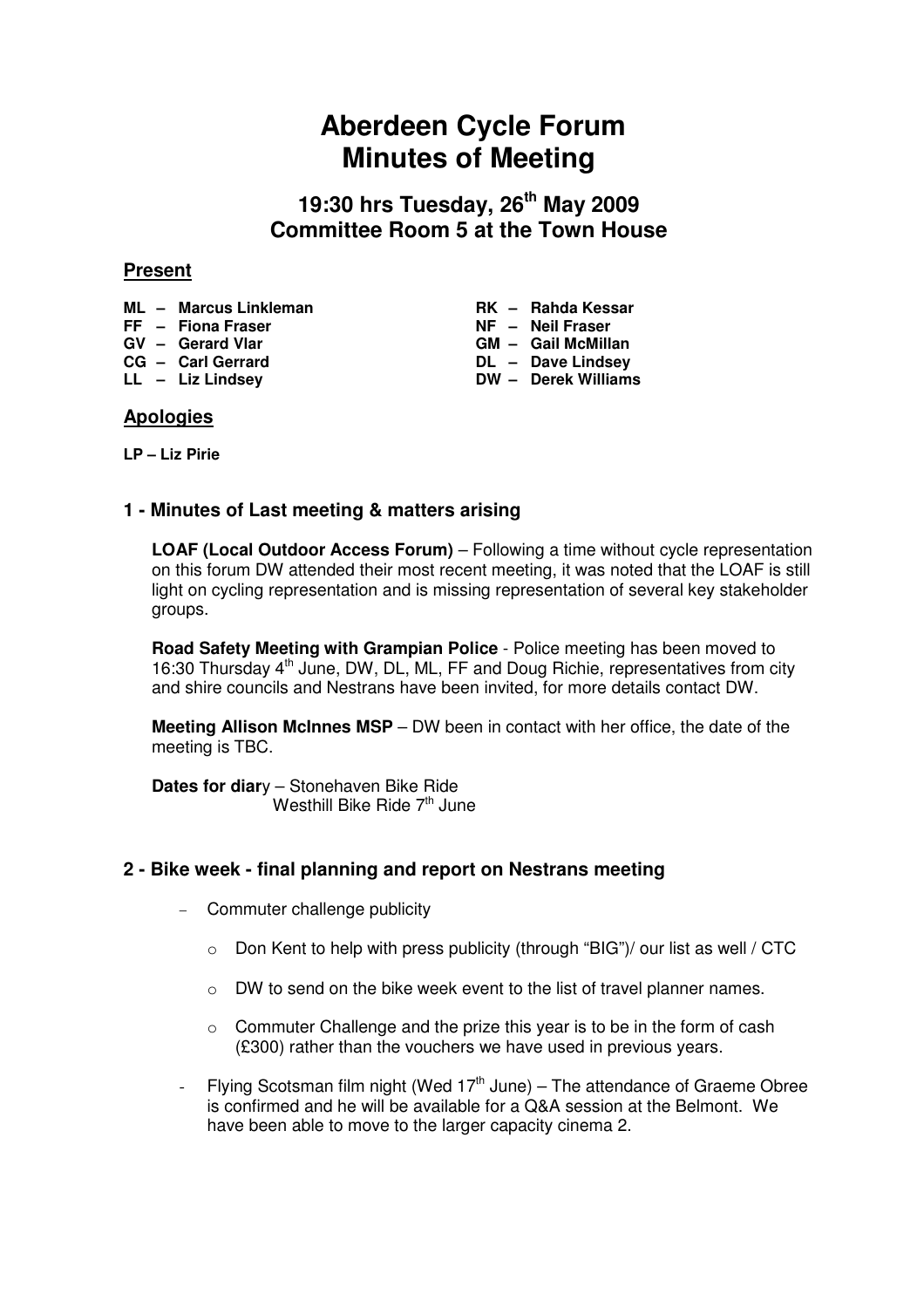- There will be a number of Open Rides during bike week (both Try Cycling and CTC).
	- $\circ$  A list of CTC "open rides" will be on our website GV to send list, see the Bike week special newsletter
	- $\circ$  There will be 2 'Try Cycling' meets, one on the 14<sup>th</sup> starting at Hazelhead Park and one on the 21<sup>st</sup> starting at Seaton Park.
- Press coverage / Bike Week "registration"
- ACF has been invited to have a stand at the Eco-City tent at Aberdeen Highland Games at Hazelhead Park on Sunday 21<sup>st</sup> June. Volunteers are requested to help man the stand. Dave L and Liz will co-ordinate, Carl to E-mail request for help.
- Ladies forum names picked this weekend details to be requested from LP for timing and publication of the result and winner.

## **4 – Cycling Scotland Stakeholder Group meetings in Aberdeen and the CAPS**

Meetings are being held with various stakeholder groups to assess/discuss the effectiveness and actions of Cycling Scotland in their local area.

- Meeting in Aberdeen will be  $16<sup>th</sup>$  June at Woodhill House,
- What is happening with CAPS?

GV and DL have agreed to attend, they need to register/contact Avante directly.

### **5 – Contacts with ACC Roads Engineers, updates**

Proposed dates for meeting with roads engineers are either Thursday,  $11<sup>th</sup>$  June or week commencing 22<sup>nd</sup> June. Items suggested for discussion are

- CWSS (Cycling, Walking and Safer Streets) budget it is suggested that we prepare a list of suggested projects similar to the one put forward last year but possibly with some more substantial content.
- New cycleways
- Cycle parking progress get update from DC first then make contact with Cllr Marie Boulton (CG).
- Aberdeen-Westhill Cycle route while the forum is in agreement that the new route is generally very good there are still some details which require attention, eg signage to allow access from Hazelhead roundabout onto the recessed residential part of Queen's Road.
- Wellington Bridge to Duthie Park There appear to be an excessive number of "cyclists dismount" signs, if the intent is to alert cyclists to the presence of other users than can these signs be changed to "beware of Others"?